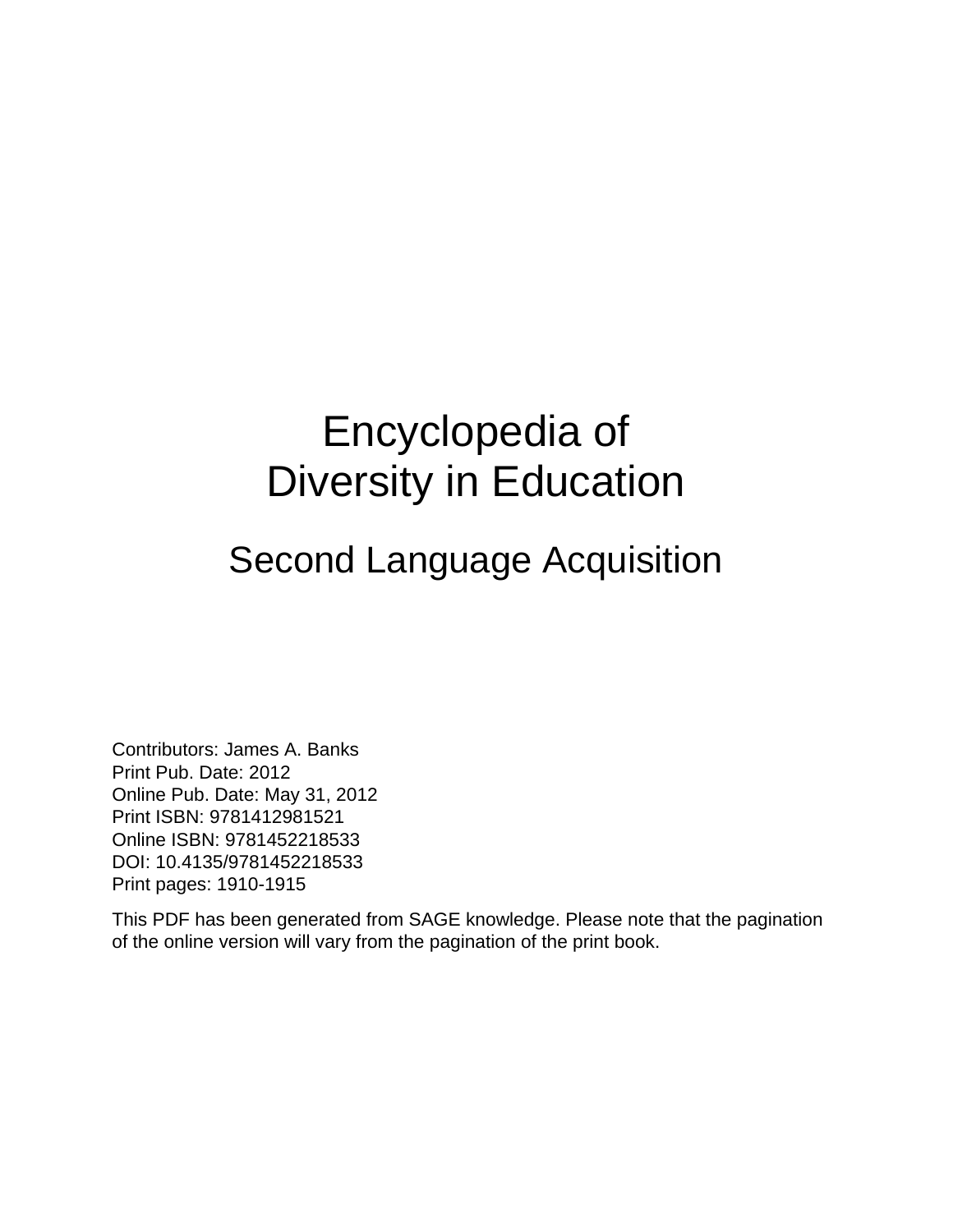University of Washington, Seattle 10.4135/9781452218533

10.4135/9781452218533.n607

Second language acquisition (SLA) concerns the learning of any language in addition to one's first language. The word second, therefore, has a broad denotation, referring to literally a second language, as well as a third, fourth, and so on. Language here refers to the linguistic system of the target language, that is, the language to be learned. Acquisition means gaining a command of that system, including being able to use it for communication, fluently, accurately, and appropriately. SLA can happen in a variety of contexts: It can happen without explicit instruction, in an immersion environment where the target language is spoken, in a classroom where the target language is the object of instruction and learning, or in a mixed environment where the learner has access to both naturalistic and instructed learning.

In today's world featuring an unprecedented pace of globalization and multilingualism, an understanding of SLA perforce takes on extraordinary importance to education in general and to second language education in particular. In this entry, a brief account is given of the history of SLA research and the seminal issues and methodology, followed by a summary of some current theories including categorical findings and continuing concerns, and then a discussion of future directions. This entry closes with a quick sketch of the implications of SLA research for second language education.

# A Brief History of the Study of SLA

The scientific study of SLA as an independent field of inquiry took shape in the 1960s, its formal inception marked by the publication of a seminal paper by S. Pit Corder: "The Significance of Learners' Errors." The discipline has since undergone four mainstream conceptual shifts; chronologically, these are the following:

**[p. 1910** ↓ **]**

**SSAGE knowledge beta** 

Page 2 of 12 Encyclopedia of Diversity in Education: Second Language Acquisition [SAGE knowledge](http://knowledge.sagepub.com)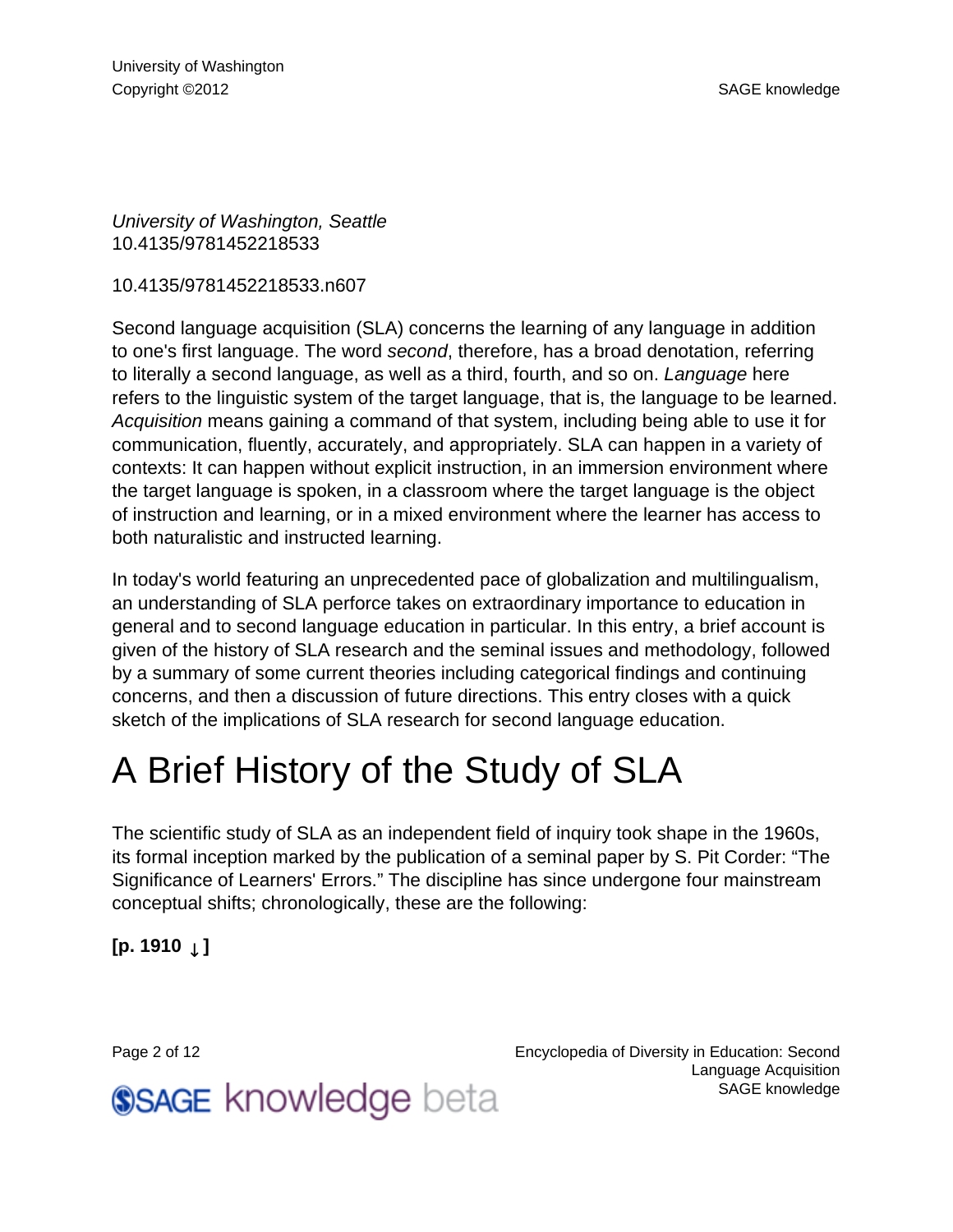- 1. Behaviorist era (pre-1970s), when second language learning was largely viewed as a process of "relexification" from the first language to the second language, but essentially as a process of habit formation, reinforced by feedback and repeated practice
- 2. Cognitive era (1970s–1980s), when the new linguistic system itself as created in the second language learner—known as interlanguage—became the focus of study
- 3. Mentalist era (1990s), in which an innate mechanism known as universal grammar was considered the driver of second language development
- 4. Interactionist era (2000s), when cognitive systems interacting with environmental influences were actively pursued as both a descriptive and explanatory framework

Throughout its 4 decades of existence, the field of SLA has, consistently and heavily, been influenced by such disciplines as psychology and linguistics, while progressively opening itself up to other disciplines as well—sociolinguistics, psycholinguistics, and neurolinguistics, to name only a few. In consequence, the study of SLA is disciplinary and interdisciplinary to an increasing extent.

## Seminal Issues

The field of SLA was spurred into existence largely by a widespread concern about the quality of learning: Lack of success is pervasive, learners typically winding up with variable attainment short of the target. At the epicenter of this concern is "fossilization," a phenomenon whereby learning stalls despite favorable conditions such as adequate exposure to input, high motivation to learn, and plentiful opportunity for communicative practice, something not found in first language acquisition, which, by contrast, features ease, efficiency, and near-uniform success. The interlanguage hypothesis, the first SLA theory, uses fossilization as its argumentative basis to posit that first and SLA are epistemologically different. Hence, how SLA differs from first language acquisition has been a fundamental issue in SLA research. This issue breaks down into three questions: What is acquisition? How is acquisition possible? And how does acquisition develop? These questions combine to define the scope of SLA research, leading to

Page 3 of 12 Encyclopedia of Diversity in Education: Second Language Acquisition [SAGE knowledge](http://knowledge.sagepub.com)

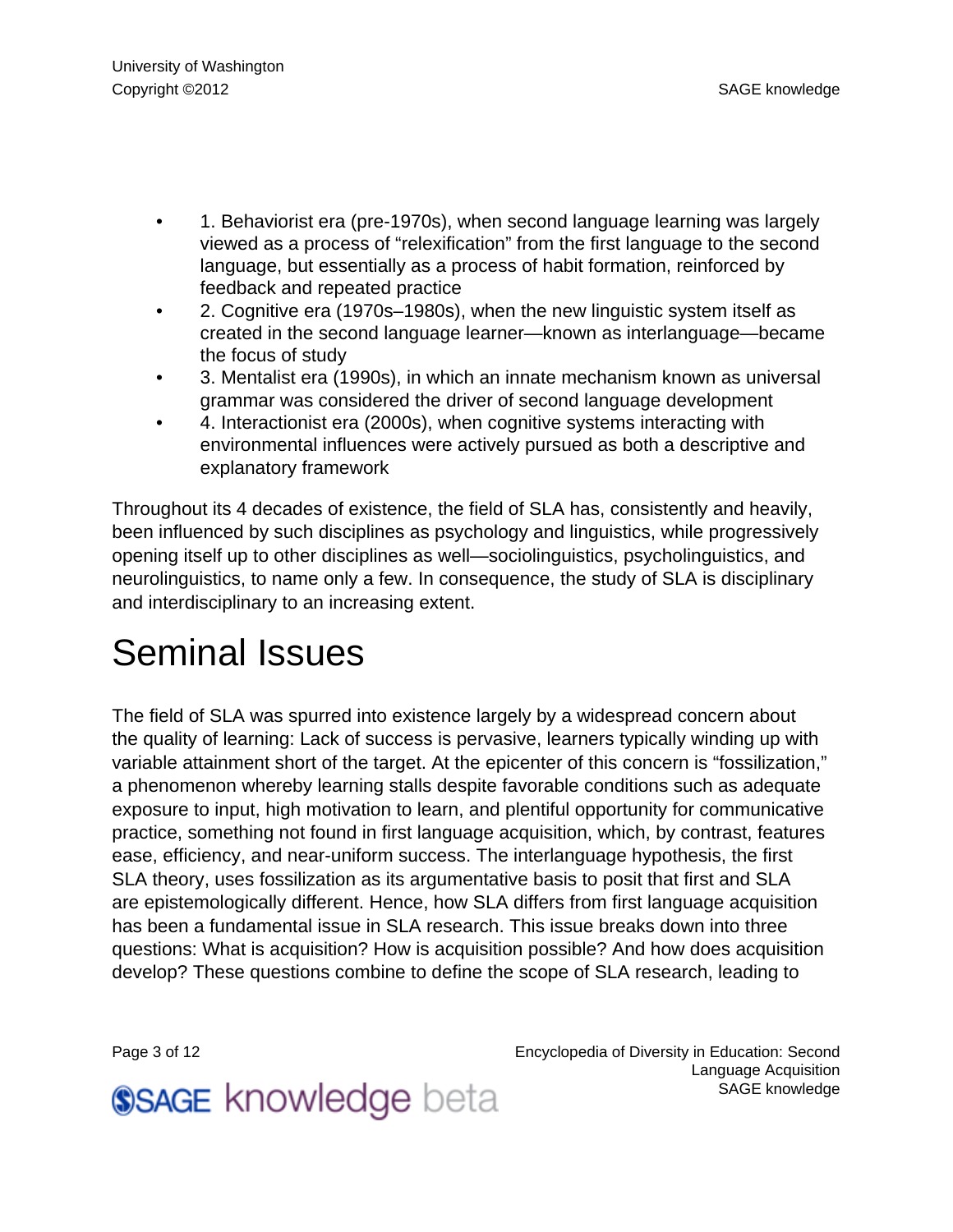understandings of the distinct as well as overlapping mechanisms, processes, and outcomes relative to second versus first language acquisition.

## Methodology

In pursuit of the fundamental questions, SLA research has largely emulated the social science tradition, thereby expending a substantive bulk of effort to conduct empirical and experimental research within normative, interpretive, or critical paradigms with distinct differences in theoretical orientation, research purpose, design and scope, participants, data collection, and data analysis. Early empirical research features a predominance of descriptive studies that by and large, have been superseded by experimental or quasi-experimental studies. The common data types are samples of learner language (e.g., writing), nonlinguistic performance (e.g., reaction time), and learner verbal reports (e.g., stimulated recall). Methods for data collection currently run the gamut from judgment to production, proficiency tests, language skills, individual differences and cognitive processes, observation and interviews, existing databases, and questionnaires and surveys. There has been a growing tendency to analyze the data quantitatively rather than qualitatively, with cross-sectional studies markedly outnumbering longitudinal studies, the goal being to uncover information about learner behavior or learner knowledge independent of the context of data collection. Studies of mixed-methods design (quantitative and qualitative) are as yet few and far between, but are clearly on the rise. The core domains of inquiry center around the lexicon, phonology, morphosyntax, and to a lesser extent, semantics and pragmatics. According to a recent survey of the field's four prominent journals, Applied Linguistics, Language Learning, Studies in Second Language Acquisition, and Second Language Research, the number of studies published has nearly quadrupled from the late 1960s to the early 2000. During this time, empirical research outpaced theoretical research, with the proportion currently standing at 85% for the empirical and only 15% for the theoretical.

**[p. 1911** ↓ **]**

Page 4 of 12 Encyclopedia of Diversity in Education: Second Language Acquisition [SAGE knowledge](http://knowledge.sagepub.com)

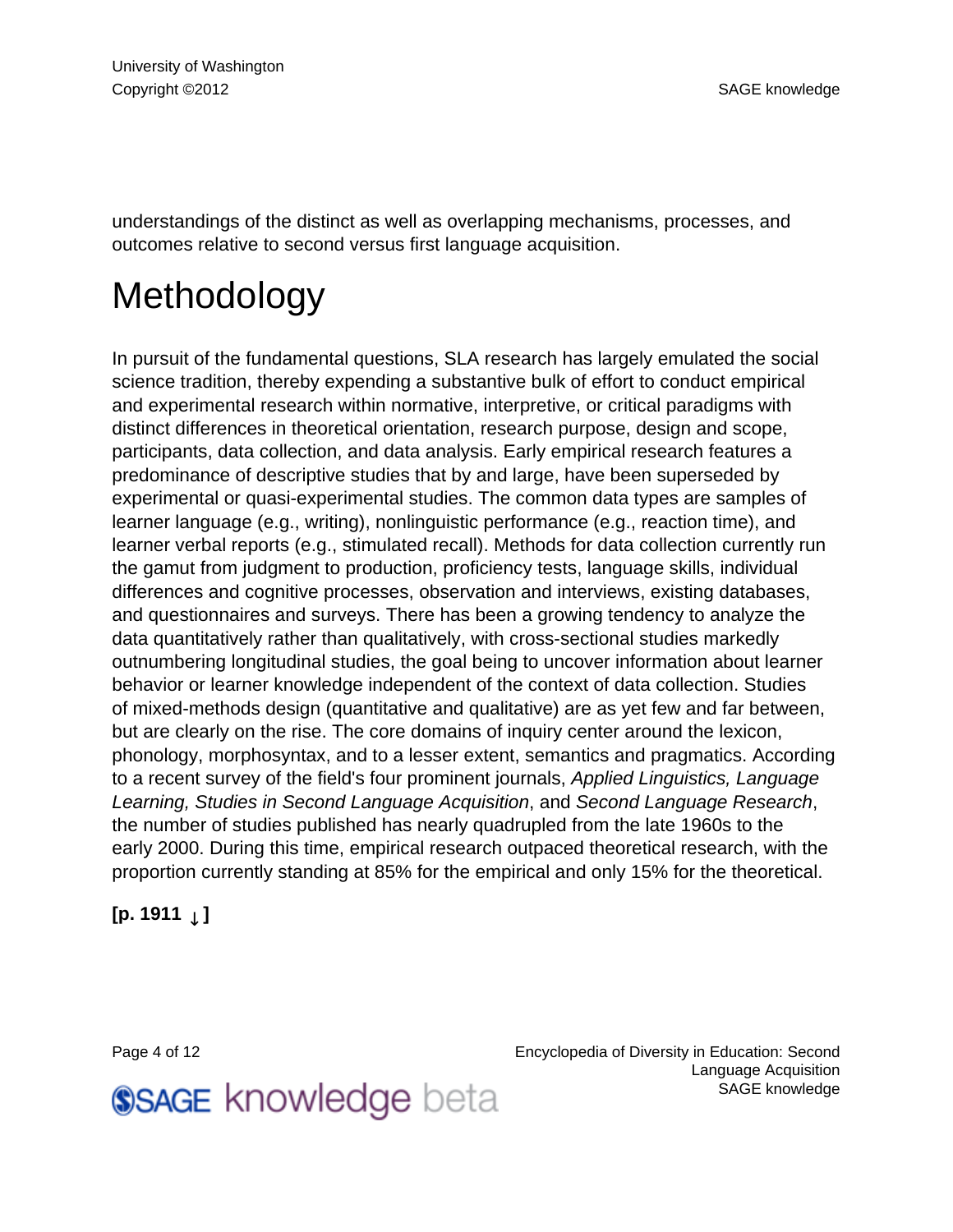## Current Theories in SLA

The recent reduction of theoretical work notwithstanding, the field has experienced an influx of theories from other disciplines during the last 2 decades, notably from generative linguistics, developmental psychology, cognitive psychology, and sociocognitive psychology, resulting in two major contending conceptual architectures: innatism and emergentism or connectionism. The former is premised, inter alia, on the assumption that the human mind is modular, such that there is a domainspecific language faculty that serves as a genetic blueprint for language acquisition. Much of the linguistic knowledge is therefore considered innate, the developmental process putatively operating in conformity with the specifications of the language faculty. Emergentism, conversely, assumes that language acquisition is powered by non-domain-specific, general cognitive capacity interacting with experiential contingencies such as the quantity and quality of input. These two overarching theoretical perspectives, innatism and connectionism, have thus far spawned numerous theories, including but not limited to (a) the universal grammar, (b) the concept-oriented approach, (c) the associative-cognitive creed, (d) skill acquisition, (e) input processing, (f) processability theory, (g) autonomous induction theory, (h) interactionist theory, (i) sociocultural theory, (j) the dynamic system theory, and (k) the chaos/complexity theory. Each of these theories has guided empirical research to varying extents, with some studies addressing the nature and source of linguistic knowledge by virtue of a focus on learners' mental representations and others targeting the developmental process by virtue of a focus on processing-related concerns.

## Categorical Findings

For all its conceptual and empirical diversity, the field of SLA to date has nonetheless converged on a number of findings, including but not limited to the following:

• 1. Acquisition, which entails the development of a robust linguistic system and a facility in deploying it for various communicative purposes, is both cognitively and maturationally constrained.

Page 5 of 12 Encyclopedia of Diversity in Education: Second Language Acquisition [SAGE knowledge](http://knowledge.sagepub.com)

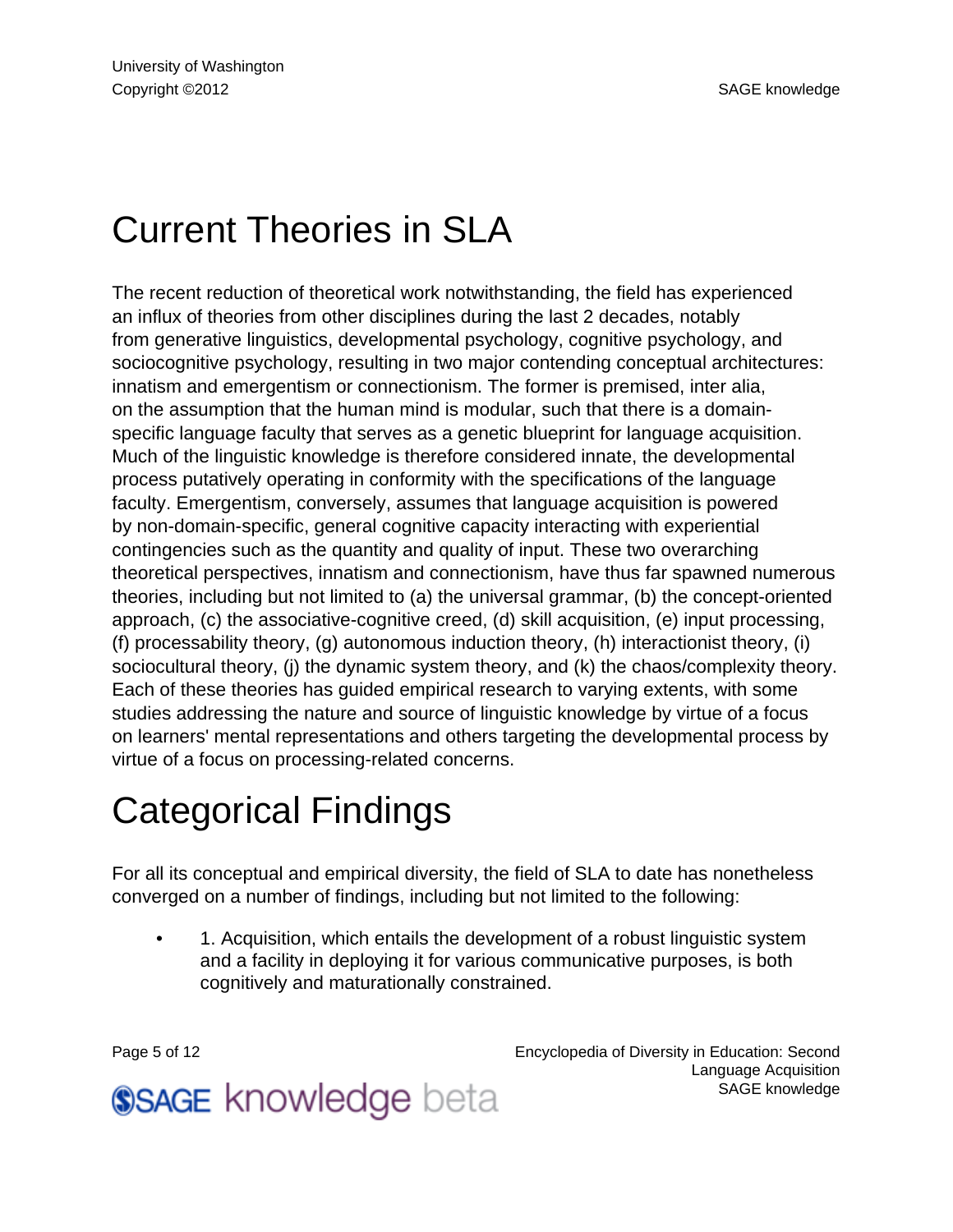- 2. Perceptual experience with the target language is a necessary condition for acquisition to occur.
- 3. Acquisition is largely an unconscious process.
- 4. Acquisition can happen both intentionally (i.e., through explicit rule-based learning) and incidentally (i.e., as a by-product of natural experience with the target language).
- 5. Explicit instruction (and corrective feedback) has limited effects on acquisition.
- 6. Acquisition of certain grammatical elements is predictable, in terms of their trajectories.
- 7. First language selectively affects the cognitive state, process, and outcome of SLA.
- 8. Acquisition is susceptible to individual differences both in exogenous conditions (e.g., quantity and quality of input and practice opportunities) and endogenous inclinations (e.g., age, motivation, memory, sensitivity).
- 9. Fossilization happens selectively in and across learners.
- 10. Second language ultimate attainment is variable, both across and within learners, simultaneously featuring full, partial, and zero convergence with the intended target.

These findings attest to the giant strides the field has made toward unraveling the three seminal questions noted earlier: what acquisition is (e.g., 1), how acquisition is possible (e.g., 1, 2, 4, 7, 8), and how acquisition develops (e.g., 3, 5, 6, 8, 9, 10).

## Continuing Concerns

Whereas the previous findings are noncontroversial, they are broad-stroke facts, at best. Much, therefore, remains to be explored. A finer-grained understanding of each of those is desirable, from a disciplinary perspective as well as from an applied perspective, particularly as that understanding relates to second language education. For its particular relevance to the theme of this encyclopedia, here a brief explication is given of the status of second language instruction in SLA research.

Page 6 of 12 Encyclopedia of Diversity in Education: Second Language Acquisition [SAGE knowledge](http://knowledge.sagepub.com)

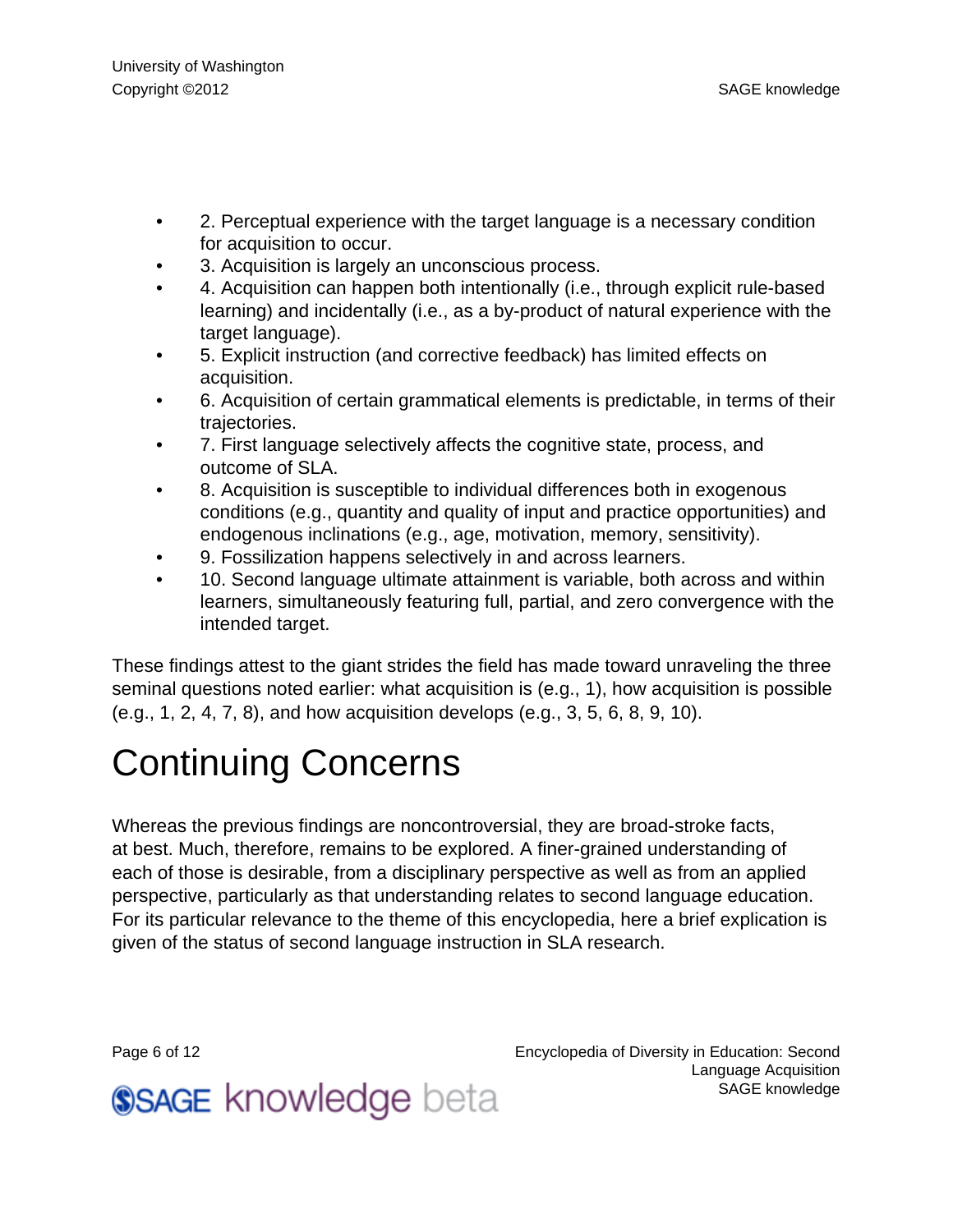Since the beginning, there has been an intricate and intertwined relationship between SLA research and second language instruction. On one level, the **[p. 1912** ↓ **]** field of SLA originated largely from pedagogical concerns: How to free learners' from their errors so that they can approximate more closely the target language was and has been a driving concern in much of the SLA research. On another level, SLA has its own unique set of explanandums. Therefore, despite its logical affiliation with second language education, contemporary SLA research has pivoted toward being an independent branch of cognitive science. However, during the last 15 years, the field has seen an intense interest in studying learners' reactions to various pedagogical interventions either in a lab setting or in a classroom, giving rise to a distinct strand of research known as "instructed SLA."

Instructed SLA research, as it is dubbed, examines both the impact of instruction on learning and factors modulating its efficacy. The research has led to the understanding that instruction is helpful to some learners at some stages of acquisition and with respect to some linguistic targets. But who are the beneficiaries, at which stage of learning, and which linguistic elements are responsive (or not) to instruction? And, above all, how do all these interact with the type of instruction, explicit or implicit? These are still unsettled questions. Explicit instruction harnesses learners' consciousness, whereas implicit instruction taps into learners' natural ability to induce patterns from experience. To date, neither has proven categorically superior to the other across the board.

One persistent roadblock to going beyond the current understanding of the role of instruction in SLA has been that researchers do not seem able to come up with a systematic design aimed at obtaining a larger or more holistic picture of the effects of instruction; rather, they seem content with demonstrating local effects of instruction by focusing on a singular, simple, and rule-based linguistic structure as its target. However, the limited scope of investigation may render only an incomplete and incoherent understanding, as has been amply attested in the current literature. Thus, how to break the confines of a limited focus is both a conceptual and methodological challenge facing researchers. To do so would require, inter alia, designing and conducting longitudinal, multivariate studies—including multiple types of instruction, multiple types of linguistic targets (simple and complex), and multiple levels of proficiency. This must then couple with longitudinal descriptive studies to chart the developmental path of

Page 7 of 12 Encyclopedia of Diversity in Education: Second Language Acquisition [SAGE knowledge](http://knowledge.sagepub.com)

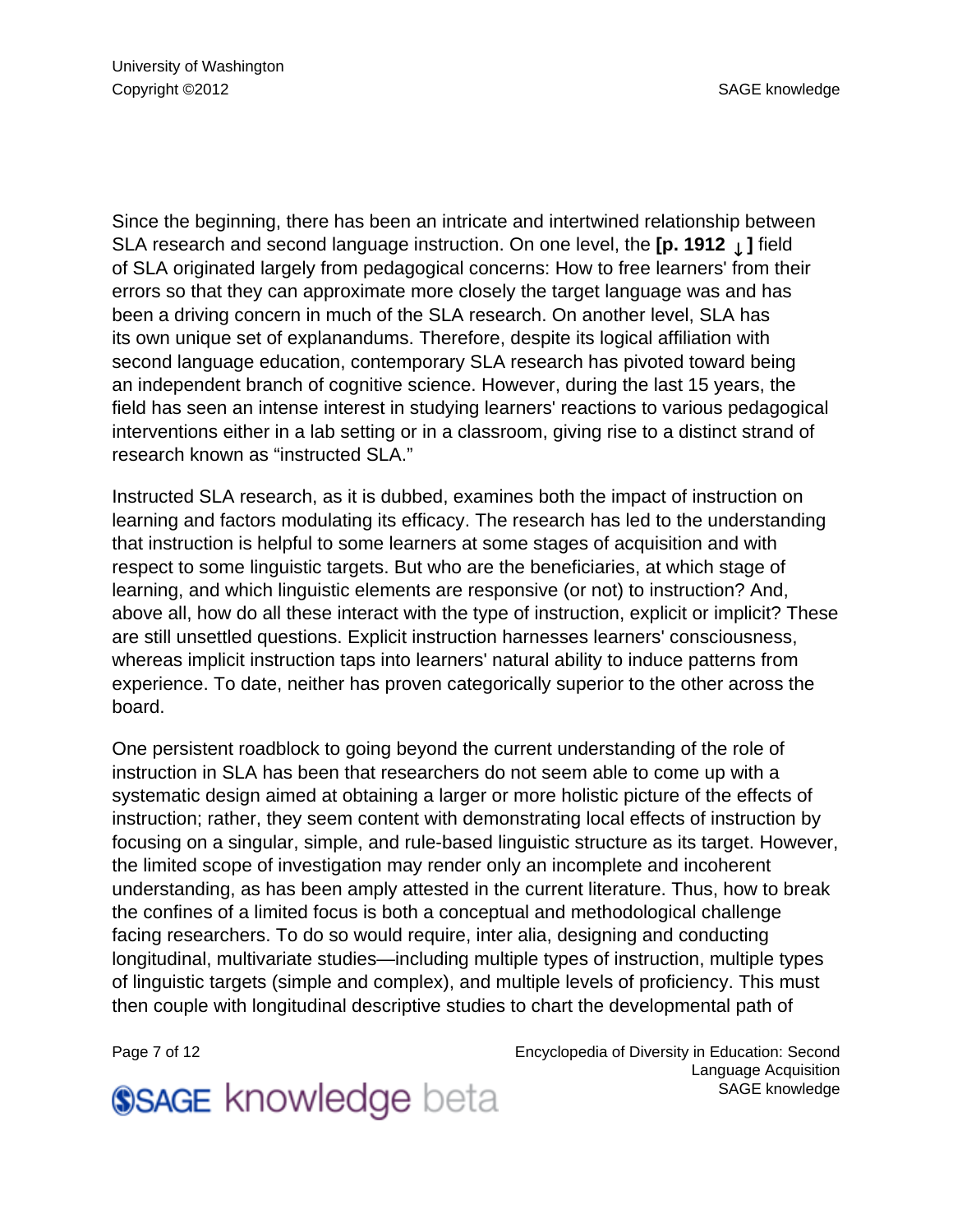the interlanguage grammar in different learning environments (e.g., foreign vs. second language settings). Few of such studies are available in the second language literature, and for this reason, many of the existing claims about SLA have remained empirically shaky, including the popular claim that second language instruction improves the quality of second language ultimate attainment. In sum, only when the scope and duration of the empirical studies have been substantively ameliorated will the field of SLA have robust recommendations to make for second language education.

The problem alluded to previously is essentially one of narrowness, and it plagues the strand of instructed SLA research as well as the entire field to a certain extent. Present-day SLA research exhibits distinct and rather isolated quorums, each holding steadfastly to a particular way of thinking—interactionist, generative linguistic, constructionist, sociocultural, and so on. There is yet little crossover of ideas or collaboration between the different groups. The philosophical divide appears so deep that one quarter sees no point in reaching out to or for the other. Amid the negative consequences, the field has failed to reach a consensus on some of its fundamental constructs, including acquisition. Terminological confusion is rampant in both the theoretical and empirical spheres. Thus, despite its more than 40 years of existence, the field has advanced little in theory construction and has produced a sizable but essentially idiosyncratic research database lacking in congruence and generalizability. This state of affairs impedes rather than advances understanding: Often, researchers are found to reinvent the wheel because of sheer ignorance of what has been accomplished in other sectors, or even worse, to turn a blind eye to findings from other sectors. Either way of practice has resulted in "under-transfer" of knowledge within the field, which halts the disciplinary progress.

The phenomenon of under-transfer is arguably tied to another phenomenon, theoretical "over-transfer," namely that the field is currently dominated by theories imported from other disciplines. Increasingly, researchers borrow, wholesale, theories from other fields in framing their perspective and research. Consequently, a particular external **[p. 1913** *L* ] "theory" rather than an *internal* SLA problem rules. Though not denying the value of borrowing, a difference in the manner of borrowing can matter greatly to the understanding of issues germane to SLA: It is one thing to let SLA research be informed by other disciplines, but quite another to let it be guided by them. The overreliance on field-external theories only renders it less likely for these theories to interface with each

Page 8 of 12 Encyclopedia of Diversity in Education: Second Language Acquisition [SAGE knowledge](http://knowledge.sagepub.com)

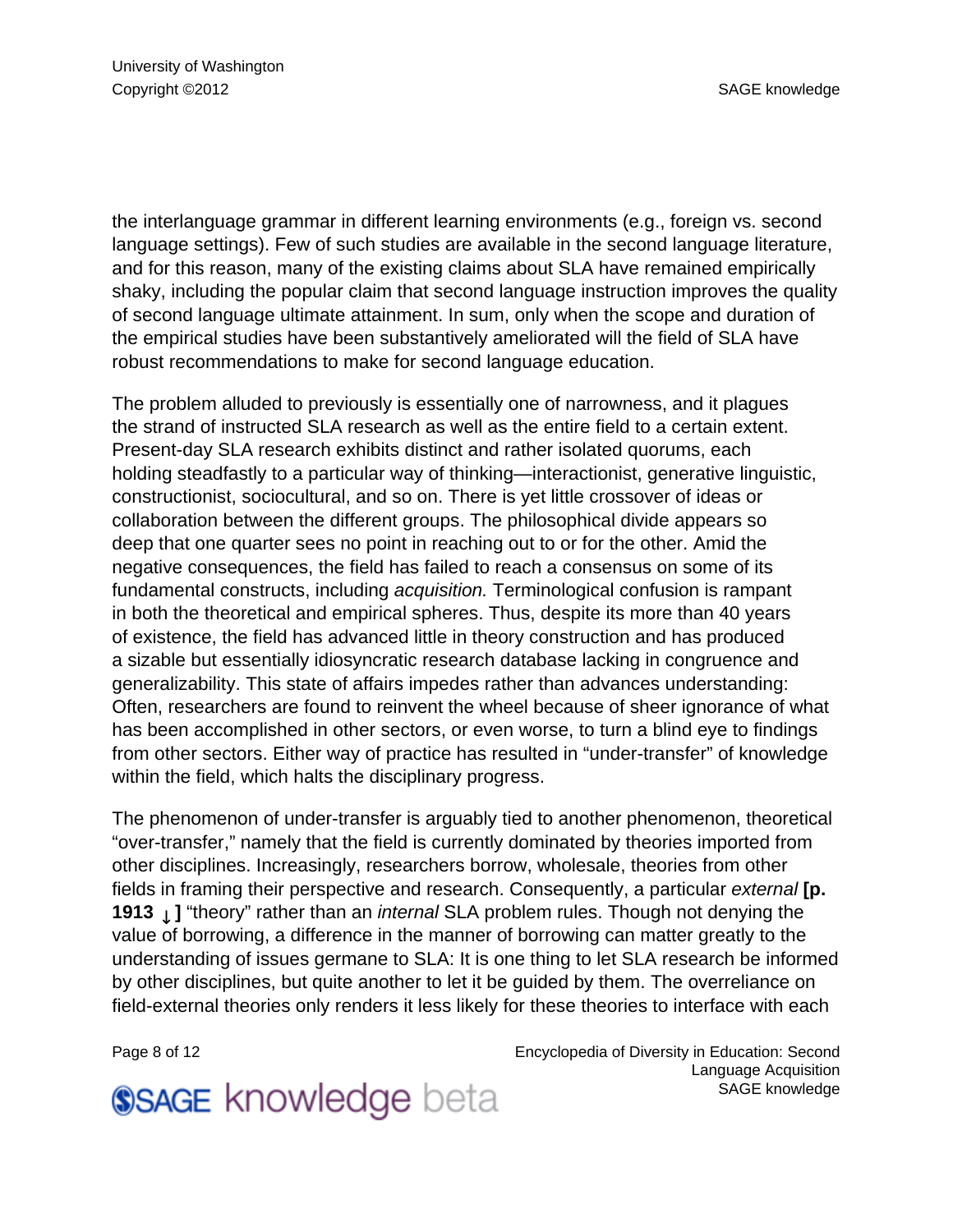other than had the theories been created from within the field. In other words, because of their epistemological and ontological differences, it is likely that the miscellaneous theories cannot interface either by design or by practice, in a third field—SLA. If so, external theories may potentially have two major limitations: They are inadequate, both as a descriptive and an explanatory framework. As such, their contributions to SLA research will necessarily be fragmentary.

#### Future of SLA Research

Judging by its developmental trajectory over the last 20 years, the field of SLA will be headed for greater interdisciplinarity in the years to come. In particular, an even closer interface is anticipated with cognitive psychology and cognitive neuroscience and, hence, a greater assimilation of insights from other fields into the general understanding of SLA and, relatedly, second language instruction. The growing extent of assimilation should be both celebratory and cautionary. As much as the external assimilation may enrich the conceptual and methodological repertoire of the discipline, it may divert its attention from looking inward, focusing on issues unique to SLA. Instead of being guided by external disciplines, there is a pressing need for theoretical and empirical SLA research to return to its seminal and fundamental questions, but, even more critically, a need for greater intra-disciplinary collaboration (in addition to interdisciplinary collaboration), so that a coherent understanding can be achieved with greater efficiency and generalizability, an understanding that may provide a reliable basis for second language education.

#### Implications for Global Education

SLA research is now conceived as a core component of the curriculum for second language teacher education. Both teacher educators and language teachers around the world look to the SLA literature as a necessary body of information on the basis of which to revise, invent, and implement pedagogical strategies. Given the high stakes, SLA research needs to be substantiated and broadened. Doing so would entail going beyond English (or any of the traditional cast of foreign languages) as the target

Page 9 of 12 Encyclopedia of Diversity in Education: Second Language Acquisition [SAGE knowledge](http://knowledge.sagepub.com)

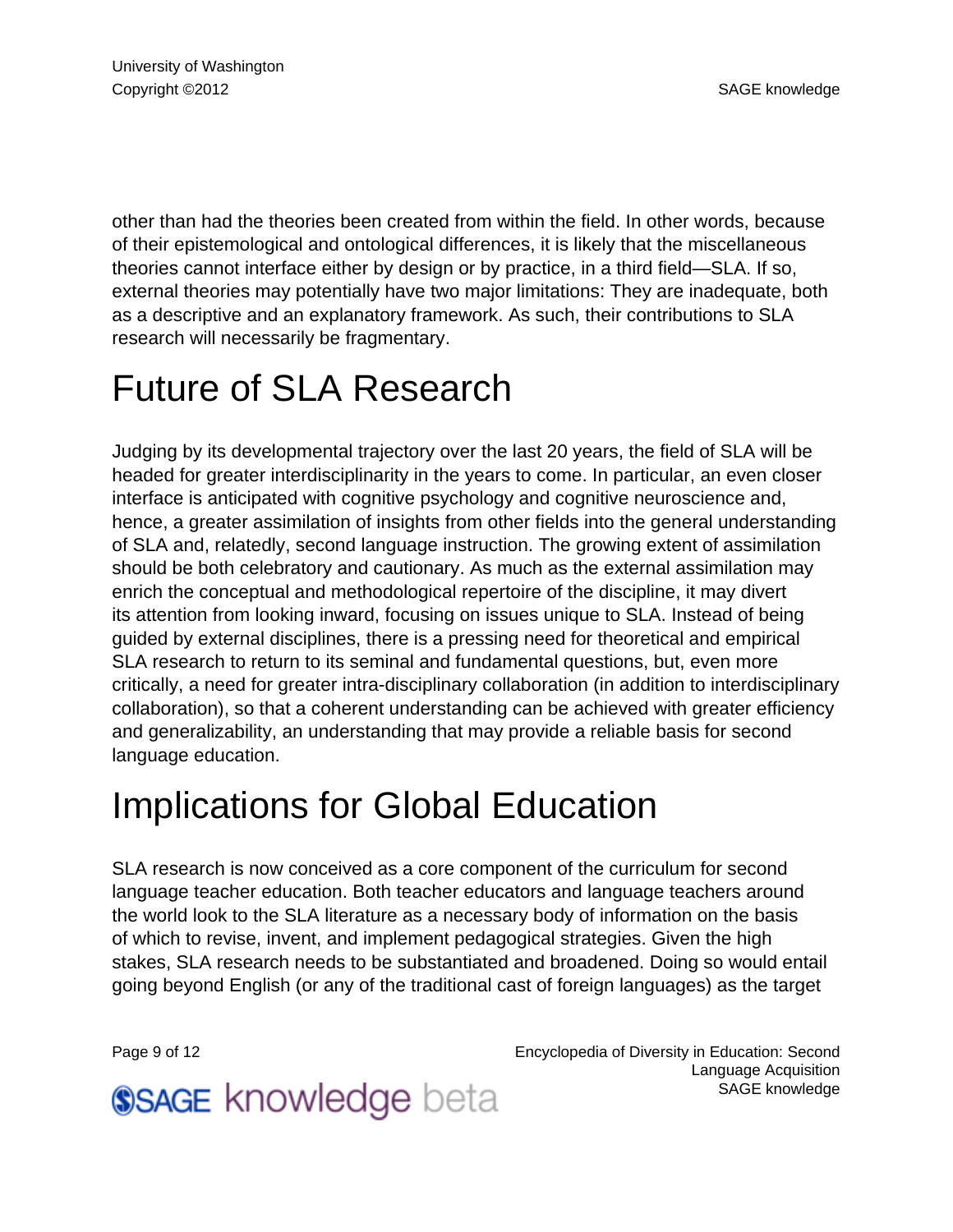language, by including, inter alia, other emergent popular languages such as Chinese, Arabic, and Korean. This would also necessitate a closer collaboration than has been attempted between researchers and practitioners across countries so that organic findings can be obtained for the greater good of classroom-based second language learners.

#### ZhaoHong Han

10.4135/9781452218533.n607

See also

- [Bilingual Education](http://knowledge.sagepub.com/view/diversityineducation/n73.xml#n73)
- [Bilingualism](http://knowledge.sagepub.com/view/diversityineducation/n77.xml#n77)
- [English Language Learners](http://knowledge.sagepub.com/view/diversityineducation/n248.xml#n248)
- [English Language Learners, Teacher Preparation for Diversity](http://knowledge.sagepub.com/view/diversityineducation/n251.xml#n251)
- [Language and Content Instruction \(English Immersion, SIOP, SDAIE\)](http://knowledge.sagepub.com/view/diversityineducation/n416.xml#n416)
- [Language Proficiency](http://knowledge.sagepub.com/view/diversityineducation/n421.xml#n421)
- **[Second Language Learning](http://knowledge.sagepub.com/view/diversityineducation/n608.xml#n608)**

#### Further Readings

Corder, S. P. The significance of learners' errors . International Review of Applied Linguistics , (1967). vol. 5 , pp. 161–170.

Doughty, C., ed. , & Long, M. (Eds.)., ed. (2003). The handbook of second language acquisition . Oxford, UK: Blackwell.

Eckman, F., ed. , Highland, D., ed. , Lee, P. W., ed. , Mileham, J., ed. , & Weber, R. R. (Eds.)., ed. (1995). Second language acquisition and pedagogy . Mahwah, NJ: Lawrence Erlbaum.

Ellis, R. (2008). The study of second language acquisition . Oxford, UK: Oxford University Press.

Page 10 of 12 Encyclopedia of Diversity in Education: Second Language Acquisition [SAGE knowledge](http://knowledge.sagepub.com)

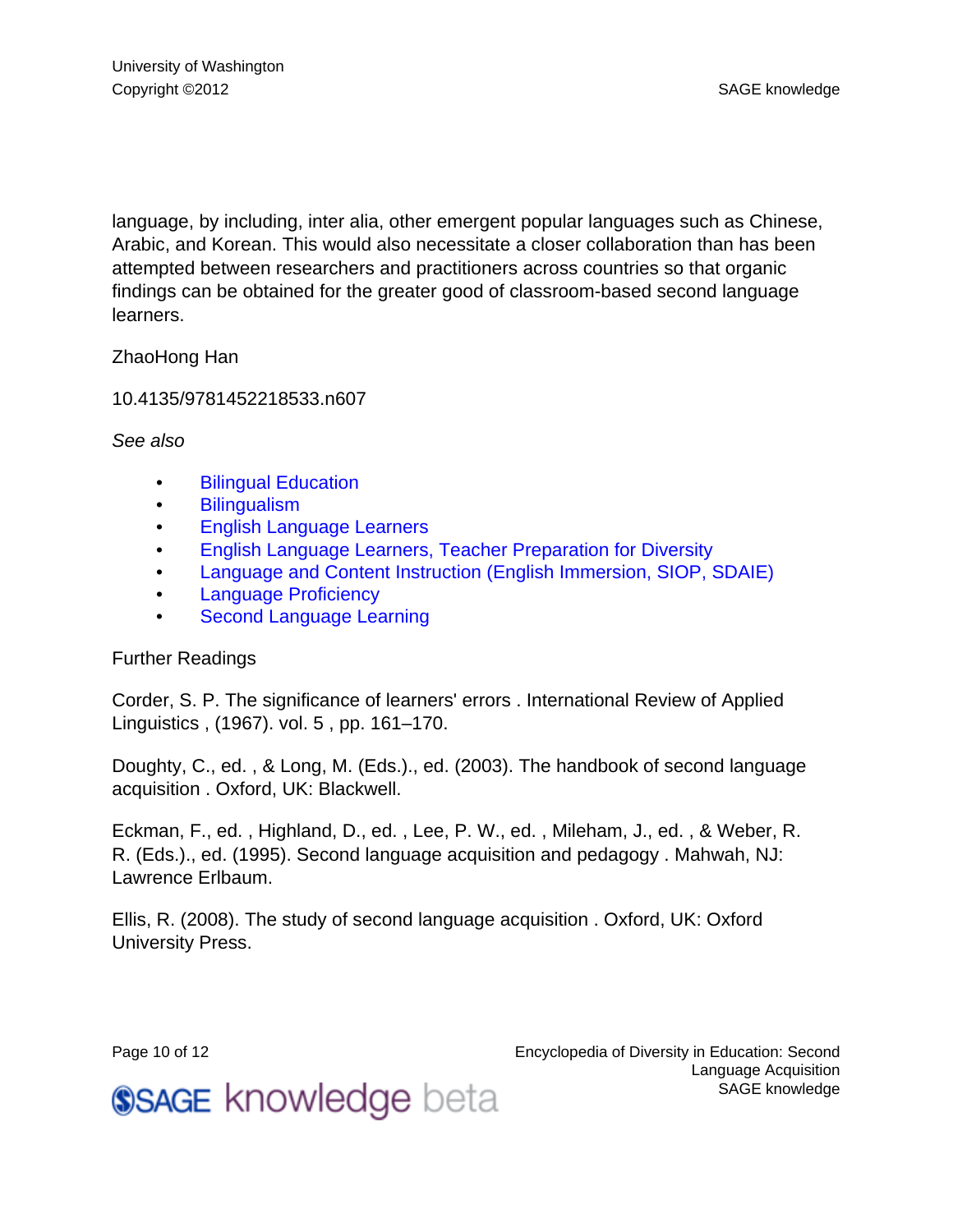Ellis, R., & Barkhuizen, G. (2005). Analyzing learner language . Oxford, UK: Oxford University Press.

Gass, S., Bardovi-Harlig, K., Magan, S., & Walz, J. (2002). Pedagogical norms for second and foreign language learning and teaching . Amsterdam: John Benjamins.

Gass, S., & Selinker, L. (2008). Second language acquisition: An introductory course (3rd ed.). New York: Routledge.

Han, Z.-H. (2004). Fossilization in adult second language acquisition . Clevedon, UK: Multilingual Matters.

Freeman, D. Larsen, & Long, M. (1991). An introduction to second language acquisition . London: Longman.

Lightbown, P., & Spada, N. (2006). How languages are learned (3rd ed.). Oxford, UK: Oxford University Press.

Odlin, T. (1989). Language transfer: Crosslinguistic influence in language learning . Cambridge, UK: Cambridge University Press.

Ritchie, W. C., ed. , & Bhatia, T. K. (Eds.)., ed. (1996). Handbook of second language acquisition . New York: Academic Press.

Ritchie, W., ed. , & Bhatia, T. (Eds.)., ed. (2009). The new handbook of second language acquisition . Sheffield, UK: Emerald.

Selinker, L. Interlanguage . International Review of Applied Linguistics in Language Teaching , (1972). vol. 10 no. (2), pp. 209–231.

VanPatten, B. (2010). Key terms in second language . New York: Continuum.

VanPatten, B., ed. , & Williams, J. (Eds.)., ed. (2007). Theories in second language . Mahwah, NJ: Lawrence Erlbaum.

White, L. (2003). Second language and universal grammar . Cambridge, UK: Cambridge University Press.

Page 11 of 12 Encyclopedia of Diversity in Education: Second Language Acquisition [SAGE knowledge](http://knowledge.sagepub.com)